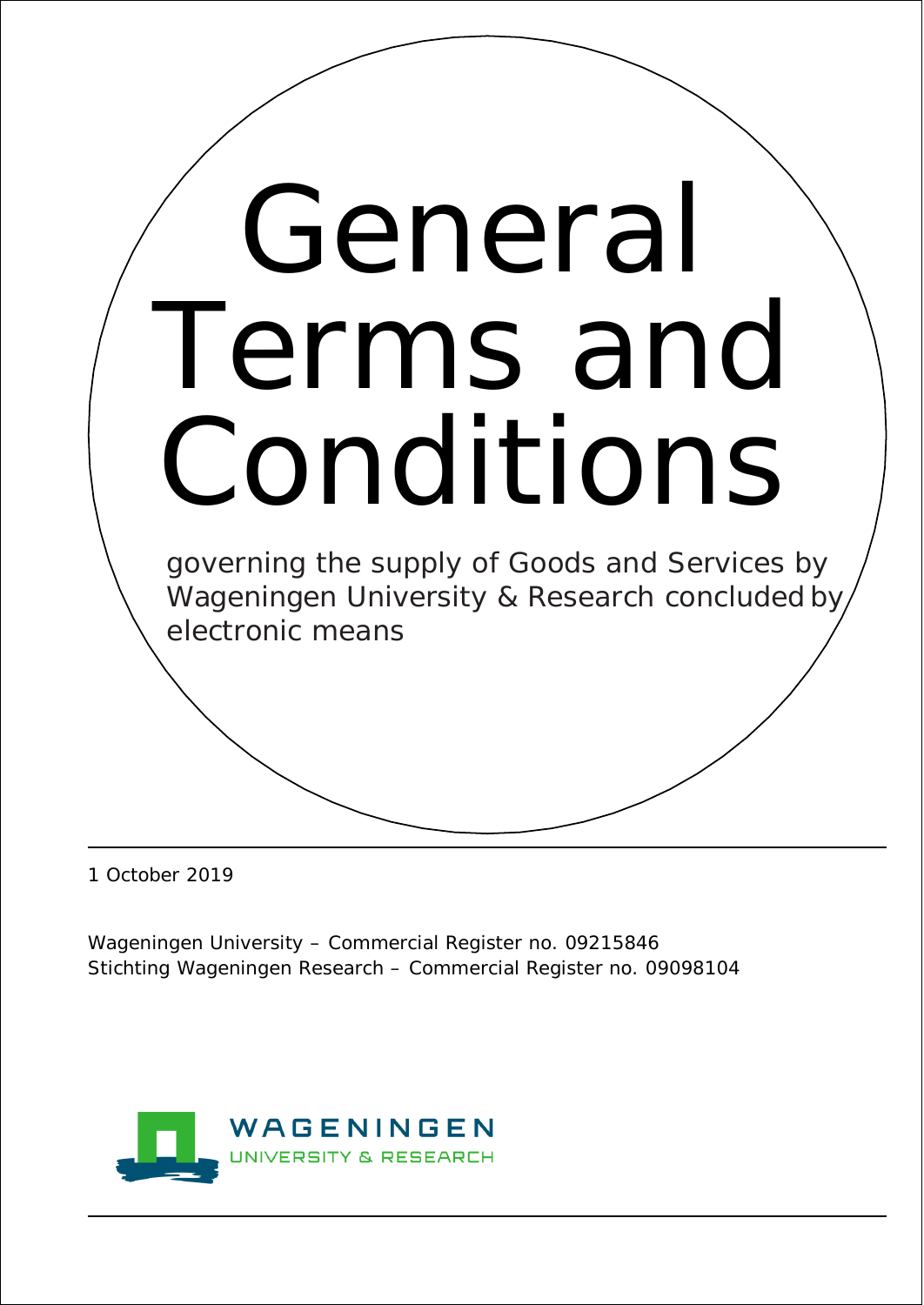These General Terms and Conditions, governing the supply of Goods and Services offered by Wageningen University & Research by electronic means (the "General Conditions"), have been drawn up by Wageningen University and the foundation: Stichting Wageningen Research and have been lodged with the Dutch Chamber of Commerce.

## **Article 1 Definitions**

### **1.1**

**Wageningen University & Research:** hereafter abbreviated as: WUR, a collaboration between several legal entities, namely Wageningen University and the foundation: Stichting Wageningen Research. In these General Conditions the name "WUR" includes each separate legal entity either individually or jointly, more specifically:

#### **Wageningen University, departments of:**

- Agrotechnology & Food Sciences;
- Animal Sciences;
- Social Sciences;
- Environmental Sciences;
- Plant Sciences;

### **Stichting Wageningen Research, research institutes:**

- Wageningen Food and Biobased Research;
- Wageningen Livestock Research;
- Wageningen Environmental Research;
- Wageningen Plant Research;
- Wageningen Economic Research;
- Centre for Development Innovation;
- Wageningen Food Safety Research;
- Wageningen Bioveterinary Research;
- Wageningen Marine Research;
- Wageningen International

**All:** PO Box 9101, 6700 HB Wageningen

### **1.2**

**Customer:** the other party/licensee, either a natural person or legal entity acting in the course of a trade or profession, or a Consumer who enters into a contract with Wageningen UR by electronic means for the supply of goods or provision of services.

### **1.3**

**Consumer:** a natural person not acting in the course of a trade or profession.

### **1.4**

**Electronic Services:** one or more facilities provided by WUR in order to receive information or carry out business transactions electronically with WUR,

including but not limited to the supply of Electronic Services and Goods that are offered on the Website.

## **1.5**

**Electronic Goods:** computer programmes,

databanks and/or other products which are recorded and/or included on/in sustainable electronic carriers or which, through a license agreement, are provided or made available by WUR to the Customer by other digital means.

## **1.6**

**Tool:** a device made available to the Customer necessary, among other things, for the use of the (Electronic) Services.

### **1.7**

**Website:** the WUR websites and/or the websites of third parties appointed by WUR through which access is provided to (Electronic) Services, (Electronic) Goods or information thereon.

### **1.8**

**Contract:** each contract concluded by electronic means by the Customer and WUR – including a Distance Contract – having the same legal status as the written contract, in which WUR is bound, against payment by Customer, to provide the Customer with one or more (Electronic) Services and/or Goods;

## **1.9**

**Distance Contract:** Each contract concluded with the Consumer by electronic means, having the same legal status as a written contract.

# **Article 2**

# Applicability General Conditions

### **2.1**

### **Applicability:**

- a These General Conditions apply to all contracts, offers and/or quotes of WUR which are concluded by electronic means.
- b Amendments to these General Conditions can be made in writing upon agreement by **Parties**

### **2.2**

### **Conflicting terms:**

a These General Conditions apply to the express exclusion of Customer's general (electronic) conditions, howsoever described. Should any provision of these General Conditions be in conflict (in whole or in part) with any applicable law or regulation, or be void or be rescinded, the remaining provisions shall remain in force.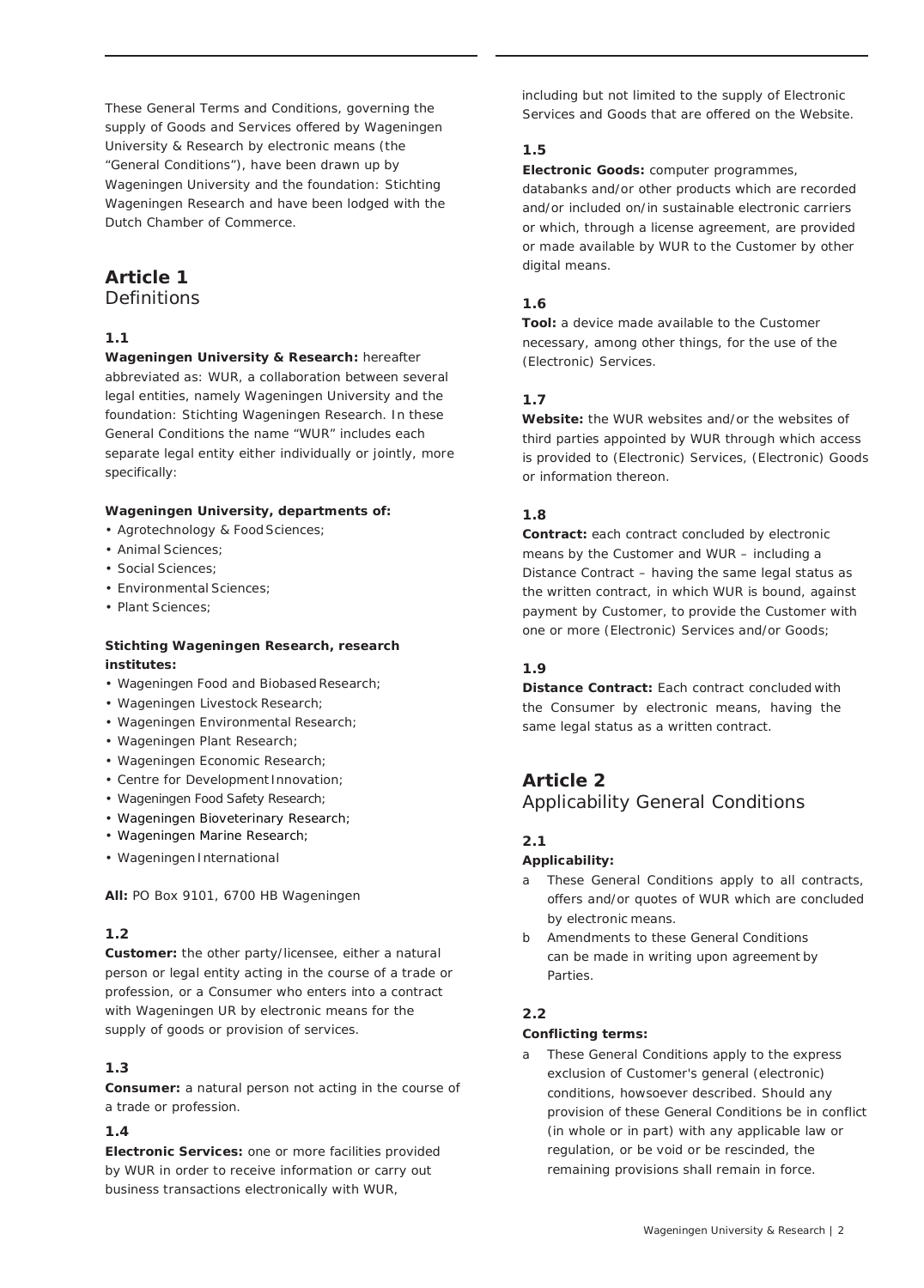b In the event of any conflict between any provision of the General Conditions and a provision of the Contract between parties, the terms of theContract shall prevail.

### **2.3**

#### **Availability General Conditions:**

Before concluding a contract, placing an order or registering, the Customer will be provided with the General Conditions by electronic means (through a hyperlink or as a pdf). The General Conditions will be provided in such a manner that they can be saved by Customer on a sustainable data carrier and can be accessed at a later date. Should this not prove possible before the Contract is concluded, WUR shall provide the Customer with information as to where the General Conditions can be accessed and/or, if requested by Client, shall send a copy of the General Conditions in another form (paper) to the Customer at no extra charge.

# **Article 3**

# Offer, order and conclusion of the **Contract**

### **3.1**

Each communication regarding the supply of (Electronic) Services and Goods between WUR and Customer can take place electronically unless otherwise agreed to by Parties in the Contract. Amendments and/or additions to a Contract are only valid if either is made in writing or digitally by parties.

### **3.2**

The offer made by WUR includes a complete and accurate description of the (Electronic) Services and Goods offered. Obvious errors made in the offer are not binding for WUR.

### **3.3**

Before the actual Contract has been concluded, WUR provides the Customer with the possibility of amending any errors made while placing an order electronically.

### **3.4**

A Contract between WUR and Customer is concluded simultaneously to WUR having accepted an order, registration or assignment placed by Customer and after Customer has informed WUR by electronic means it has examined the General Conditions. By placing an order, registration or assignment, Customer accepts the applicability of the General Conditions.

### **3.5**

WUR provides Customer with the possibility of saving a copy of the concluded Contract on file. WUR is not obliged to provide Customer with access

to the archived copy of the Contract. Once the contract is concluded, WUR is in no event obliged to provide Customer with means of detecting or correcting any errors made while placing the order, registration or assignment.

### **3.6**

The contents of the order, registration or assignment placed by Customer and as received by WUR are considered final. Input errors made while placing the order, registration or assignment are at the expense and risk of Customer. The Contract, as saved by WUR, serves as proof thereof, unless proof of the contrary is provided by Customer.

### **3.7**

Upon conclusion of the contract, WUR shall take fit technical and organisational precautions in order to secure the digital environment and the electronic transferral of data.

### **3.8**

WUR retains the right, within the legal frameworks, to investigate whether the Customer can fulfil his payment obligations. WUR also retains the right to investigate all those facts and factors that are of importance when entering into a Contract. Should WUR have good reasons not to conclude the Contract, it is entitled to refuse an order or request, after stating reasons for doing so, or to add special conditions for the execution of the Contract. In the last case the Contract shall only be concluded if Customer agrees to these special conditions.

### **3.9**

Electronic communications are expected to be received on the day they are sent, unless proof of the contrary is provided by the receiving party. Electronic communications not received as a result of delivery or accessibility problems of the digital mailbox of the Customer are at the expense and risk of the Customer, even in the event that the digital mailbox is located at a third party address.

# **Article 4**

Prices and rates

### **4.1**

The prices and rates offered by WUR at the time of the electronic transaction are applicable. If the price is based on an anticipated number of items to be supplied, then the definite price will be determined afterwards based on the actual number of items delivered.

4.2

Unless otherwise agreed to with Customer, all prices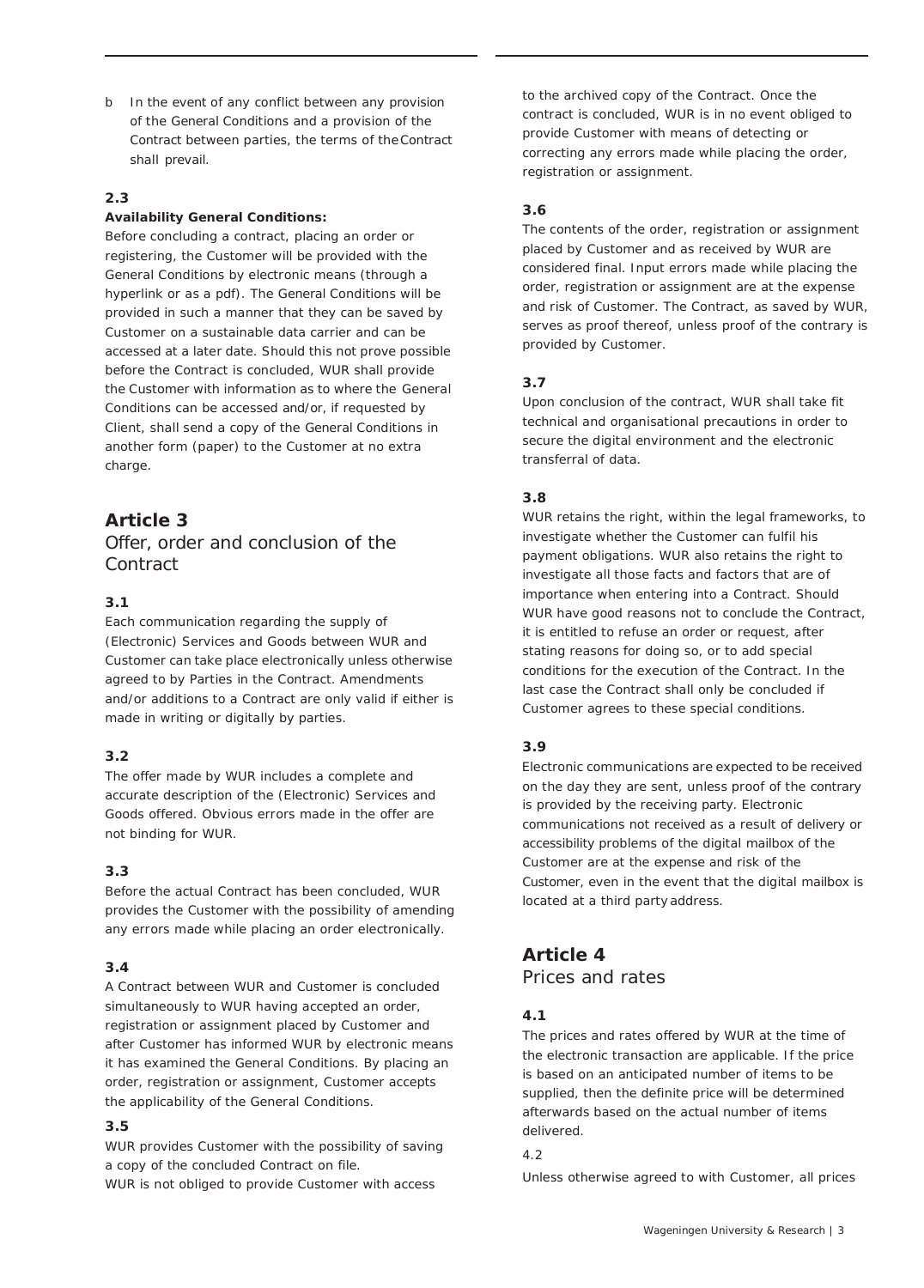and rates offered by WUR are exclusive of VAT and all other government taxes and all administration, installation, transport and shipping charges.

# **Article 5** Invoicing and payment

## **5.1**

Invoicing takes place either immediately when making a payment as described in article 5.3. or upon delivery to Customer or in the case of (Electronic) services, within a reasonable period after the Contract has been concluded, depending on the nature of the (Electronic) Services already delivered or to be delivered.

### **5.2**

The Customer is obliged to inform WUR immediately of any errors in the payment details it has provided.

### **5.3**

Unless otherwise agreed to by Parties, the following methods of payment are available to the Customer: a authorisation from the Customer to pay the

outstanding account of Customer by credit card transaction. Customer declares that he is lawfully entitled to authorise the specific payment with the credit card.

- b payment by iDeal;
- c one-off authorisation from the Customer to debit the amount due from the Dutch bank account indicated by the Customer;
- d payment in advance, by bank transfer to the WUR bank account as mentioned onthe invoice.

# **5.4**

Methods of payments other than those mentioned in article 5.3, shall take place as mentioned on the invoice within the terms mentioned therein. The charges for international transactions are at the expense of the Customer.

### **5.5**

If Customer fails to fulfil its payment obligations within the payment period, then Customer will automatically be in default without a prior demand for payment and notice of default being required.

### **5.6**

After the payment due date has passed, Customer shall be charged the statutory interest rate and also be liable for all additional charges incurred by WUR

while taking necessary action in order to receive full payment. The additional charges incurred by WUR are set at 5% of the amount owed with a minimum of €500,-.

If a claim made by WUR in a court procedure regarding the subject matter of this article is sustained, all charges incurred by WUR with regard to this procedure, including the complete costs of legal aid on the side of WUR, are at the expense of the Customer.

# **5.8**

Even in the case that Customer is of the opinion that the (Electronic) Goods or Services supplied by WUR are defect, it should settle its outstanding accounts. Customer is not entitled to settle payment of his outstanding accounts with an anticipated counterclaim payment by WUR.

# **Article 6**

Delivery and Delivery Period

## **6.1**

The (Electronic) Services and/or Goods will in all cases be delivered or commence within 30 days after the conclusion date of the Contract, unless parties agreed otherwise in the Contract.

# **6.2**

WUR is not considered to be in default if the delivery or commencement term provided to Customer is exceeded.

The Customer shall not be entitled to compensation, or replacement, if WUR exceeds a (firm) delivery term.

# **Article 7** Liability of WUR and indemnification

# **7.1**

WUR shall take the utmost care in supplying its (Electronic) Services and Goods.

WUR is solely liable for damages of Customer which are a direct consequence of a serious attributable failure to perform on the part of WUR. Customer may not terminate the Contract because of such failure to perform.

# **7.2**

The total liability of WUR for an attributable failure to perform any obligations of the Agreement is limited to direct damages up to a maximum of the amount agreed to by Parties in the Agreement (excluding VAT), on condition that the amount agreed does not exceed:

- a the amount paid out by the insurance company inclusive of the policy excess per case per year; or
- b in case of damages not covered, a maximum of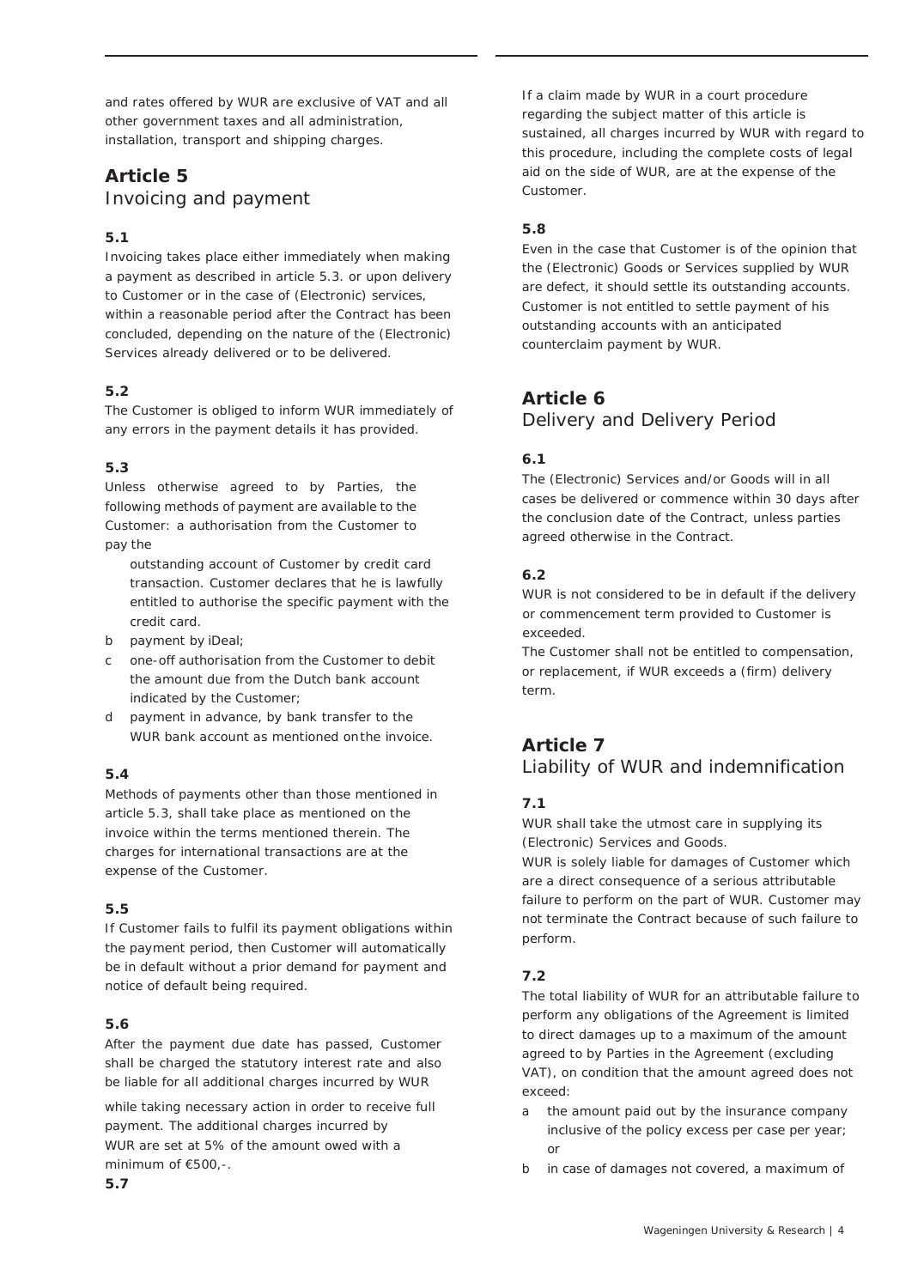€100,000 (one hundred thousand Euros) per case per year.

## **7.3**

WUR is not liable for indirect damages, including consequential damages, loss of profits, missed savings and loss by operational delays or any other damages other than those mentioned in article 7.2. WUR is not liable for damaged and/or delayed orders, registrations or assignments which have taken place electronically.

### **7.4**

WUR is not liable for damages suffered by Customer or any third party, of any nature whatsoever, caused by incorrect or inexpert use by Customer or any third party of the (Electronic) Services or Goods supplied by WUR.

## **7.5**

Customer indemnifies and holds WUR harmless from all claims for compensation made by third parties regarding (Electronic) Services or Goods supplied by WUR, unless it can be proved by law that the loss is caused by wilful misconduct or gross negligence on the part of WUR and Customer can provide evidence of no blame on its part.

## **7.6**

Without prejudice to the provisions of Book 6 article 89 of the Dutch Civil Code, the right to claim for compensation of damages for which WUR is liable will lapse twelve months after the occurrence of the damages.

### **7.7**

The provisions of this article are also applicable in the case of claims made by Customer for compensation of damages on the grounds of a right or obligation taken over by WUR from a third party.

# **Article 8**

# Intellectual and IndustrialProperty Rights

# **8.1**

All copyrights and other intellectual or industrial property rights, as well as any related rights, including neighbouring rights and databank protection rights,

relating to the (Electronic) Goods and Services supplied by WUR, are the exclusive property of WUR. For the sake of this article 8, all third parties from whom WUR has received licences relating to the (Electronic) Goods and Services shall be considered to be the same as WUR.

### **8.2**

Without prior written consent from WUR, Customer is not permitted to copy or publish, in whole or in part, the (Electronic) Goods and Services suppliedby

WUR, other than in cases explicitly and previously accepted by WUR.

## **8.3**

None of the provisions of the Contract concluded between WUR and Customer or any following contracts are intended for the transfer of rights, in whole or in part, as meant in article 8.1, unless otherwise agreed to by parties in writing.

## **8.4**

Customer is not permitted to make (have made) any changes or delete (have deleted) any declaration regarding the rights mentioned in article 8.1 or brands or trademarks of WUR in or on de (Electronic) Goods supplied, or relating to the (Electronic) Services provided.

## **8.5**

Customer recognises the rights set out in article 8.1 and shall refrain from causing any (in)direct breach whatsoever, in particular a breach of articles 8.2, 8.3 and

8.4. In the event of a breach of article 8.1, WUR has the right to impose an immediately claimable fine up to a maximum of €100,000 Euro (one hundred thousand Euros). This fine may be imposed alongside any claims of compensation for damages suffered. In case of breach of intellectual property rights, WUR is also entitled to impose a fine of €2.500 for each day for the duration of the breach, without prejudice to its right to claim compensation for damages suffered.

# **Article 9** Right of Revocation

# **9.1**

The provisions of article 9 are exclusively applicable to Distance Contracts concluded with Consumers.

# **9.2**

Customer has the right to revoke the Contract, without stating a reason, within 14 days of the receipt date of the Goods. The revocation period for (Electronic) Services commences on the day after the Contract is concluded.9.3

Consumer shall revoke the contract in writing (per letter/ email) sent to the address of the party mentioned in article 1.1. with whom the contract is concluded. The revocation declaration should be received by WUR within the term mentioned in article 9.2. WUR shall refund the amountpaid within 14 days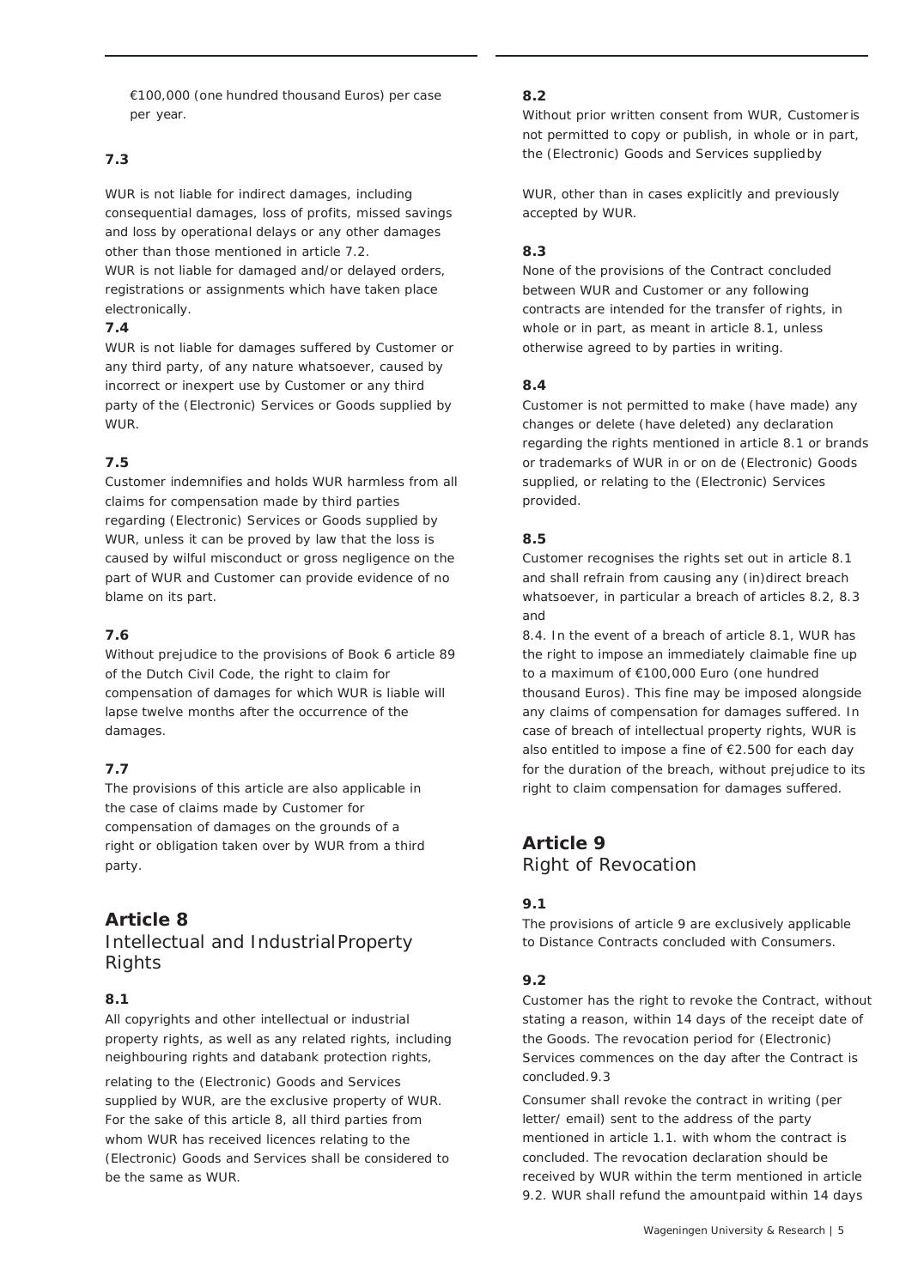of a valid revocation.

### **9.4**

In the event of revocation of the Contract, Consumer shall return all supplies undamaged, securely packaged and accompanied by the original transport document to the address of the Party mentioned in article 1.1. with whom the contract is concluded. All costs made in returning the supplies are for the account of the Customer. Shipping costs for returning the supplies, when not feasible per regular post, will be indicated when concluding the Contract.

### **9.5**

- a Revocation as meant in article 9.2 is not possible for Contracts which relate to:
- b (Electronic) Goods and/or Services which are supplied according to the specifications of the Consumer;
- c (Electronic) Goods and/or Services which are clearly personal;
- d (Electronic) Goods which, because of their special nature, cannot be returned or (Electronic) Services which cannot be undone;
- e (Electronic)Services which have already commenced within the revocation period mentioned in article 9.2, after consent has been given by Consumer;
- f (Electronic) Goods which rapidly become obsolete;
- g sealed (Electronic) Goods which have been opened;
- h periodicals, including newsletters andreports;
- i digital deliveries not supplied by physical carrier, and for which the Consumer has given explicit consent to commence with the supply thereof before the revocation period has ended and of which Consumer is aware that it has lost its right to revoke.

# **Article 10** Returns and Complaints

### **10.1**

Complaints regarding the supplied (Electronic) Goods and/ or Services must be received in writing by WUR within 10 days of receipt of the (Electronic) Goods and/or Services by Consumer. Each complaint must be clearly outlined and addressed to the Party mentioned in article 1.1. with whom the Contract is concluded. In the event that the complaint is not clearly defined, the claim made to WUR relating to the supplied (Electronic) Goods and/or Services will lapse.

### **10.2**

Complaints, which are complete and clearly outlined,

regarding the implementation of the Contract should be received by WUR within reasonable time, or within 21 days at latest after the Customer has detected the defect.

### **10.3**

Complaints filed shall be handled within 14 business days after the date of receipt thereof. If it appears that a complaint requires a longer process period, WUR shall provide confirmation of receipt within 14 days including an indication of when the Customer can expect a detailed reply.

### **10.4**

In the event that WUR suppliesdamaged (Electronic) Goods or (Electronic) Goods not ordered by the Customer, then Customer retains the right to return the goods in the manner described in article 9.4 In such case, WUR shall refund the shipping costs to the Customer.

# **Article 11**

Cancellation of courses or symposia

## **11.1**

WUR retains the right to rescind a Contract with Customer in case of insufficient enrolment or the maximum number of participants is exceeded. If a course or symposium is rescinded by WUR, the payments already made by Customer will be refunded.

### **11.2**

Customer has the right to rescind the Contract up to eight weeks before commencement of the course/symposium, unless another period is mentioned in the offer. Rescission after this period is not possible. Rescission should be made in writing to the address mentioned in the offer.

WUR shall charge a cancellation fee of 10% of the amount owed. The provisions of this article shall not affect the revocation rights of a Consumer as described in article 9.

# **Article 12**

Governing law and disputes

### **12.1**

All Contracts are governed by Dutch Law.

### **12.2**

All disputes, arising from or relating to a Contract, shall be judged exclusively by the competent court in Arnhem.

These General Terms and Conditions have been